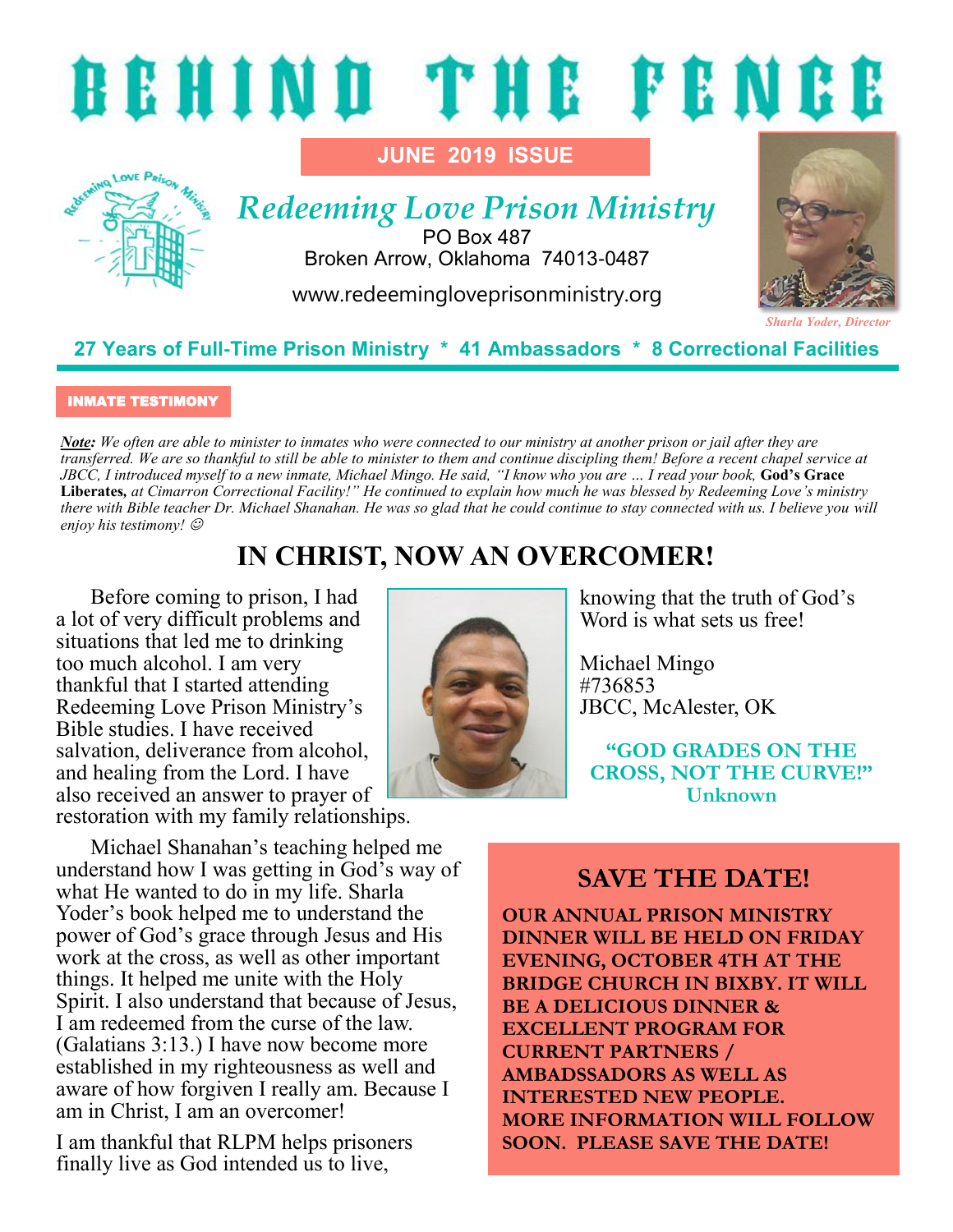

#### **Surprise! We Redesigned Our Website!**

**by Sandra Williams**

Greetings Redeeming Love Family!

We're excited to finally share our new website with you! Our last website redesign was over three years ago, and we decided it was time for an update. Improved user experience, mobile access, easy maintenance, and lower cost were key goals for the redesign. While the goals of easy maintenance and lower cost have most definitely been achieved, your feedback will be important in helping us to grade whether or not the redesigned website is easy to navigate from both your PC and mobile devices. So, please, go to [www.redeemingloveprisonministry.org](http://www.redeemingloveprisonministry.org) and take a

look around. The www.rlpm.org domain is no longer active.

From the website home page, you can click on the following main menu links:

- **"Who We Are"**—this link provides a brief history on the ministry, with a **"Learn More"** link at the bottom that will direct you to biographical information on our beloved Founder, Sharla, as well as other members of the RLPM Board of Directors.
- **"What We Do"** provides captioned images and information on our work inside prisons.
- **"Mission"** presents the ministry's Mission Statement and Goals, along with a captioned image of RLPM Ambassadors, who faithfully work toward fulfilling our mission and goals.
- **"Behind the Fence"** provides a brief synopsis of our bimonthly newsletter. On this page you will find links to view archived issues of BTF, as well as a link to request to be added to the newsletter mailing list. Just click on *click here to complete the online BTF subscription form* and you will be redirected to a sign-up form that you can submit online. The page also advises that you can be added to the newsletter mailing list by simply calling the ministry office.
- **"Contact"** —this page provides the ministry's mailing address, email address,

and phone number. The page also provides a form you can complete to submit a message to the ministry online, as well as snapshots of RLPM ministry teams through the years.

At the bottom of each RLPM web page, you will see an orange **"Let's Chat"** link with a smiley face. This link also allows you to send a message to the ministry. Simply type your message and press *enter*. If no one is available to respond, you will be asked to enter your contact information so that someone can get back to you later with a response.

The main menu is accessible from every RLPM web page, along with a "Donate" button that is highlighted in green. Clicking on the "Donate" button will open a secure web page through which you can send an online donation to the ministry by following these simple steps: (1) enter the amount you would like to donate; (2) check the box "Make this a monthly donation" if you would like to authorize the amount as a recurring monthly donation; (3) click "Donate with Debit or Credit Card"; (4) fill in your card, billing, and contact information (you may check "Save this information for next time" if you would like to do so); and (5) press the "Donate" button. You will receive an immediate online receipt, as well as a paper receipt by mail. The process is both **secure** and **simple**. Try it and let us know what you think, then recommend it to your friends.

You also can donate by using the "Donate with PayPal" button from the main "Donate" page if you have a PayPal account or wish to create one.

We hope you enjoy exploring the new website, and we look forward to hearing your feedback.

Blessings!

Sandra Williams RLPM Board Member/ Treasurer

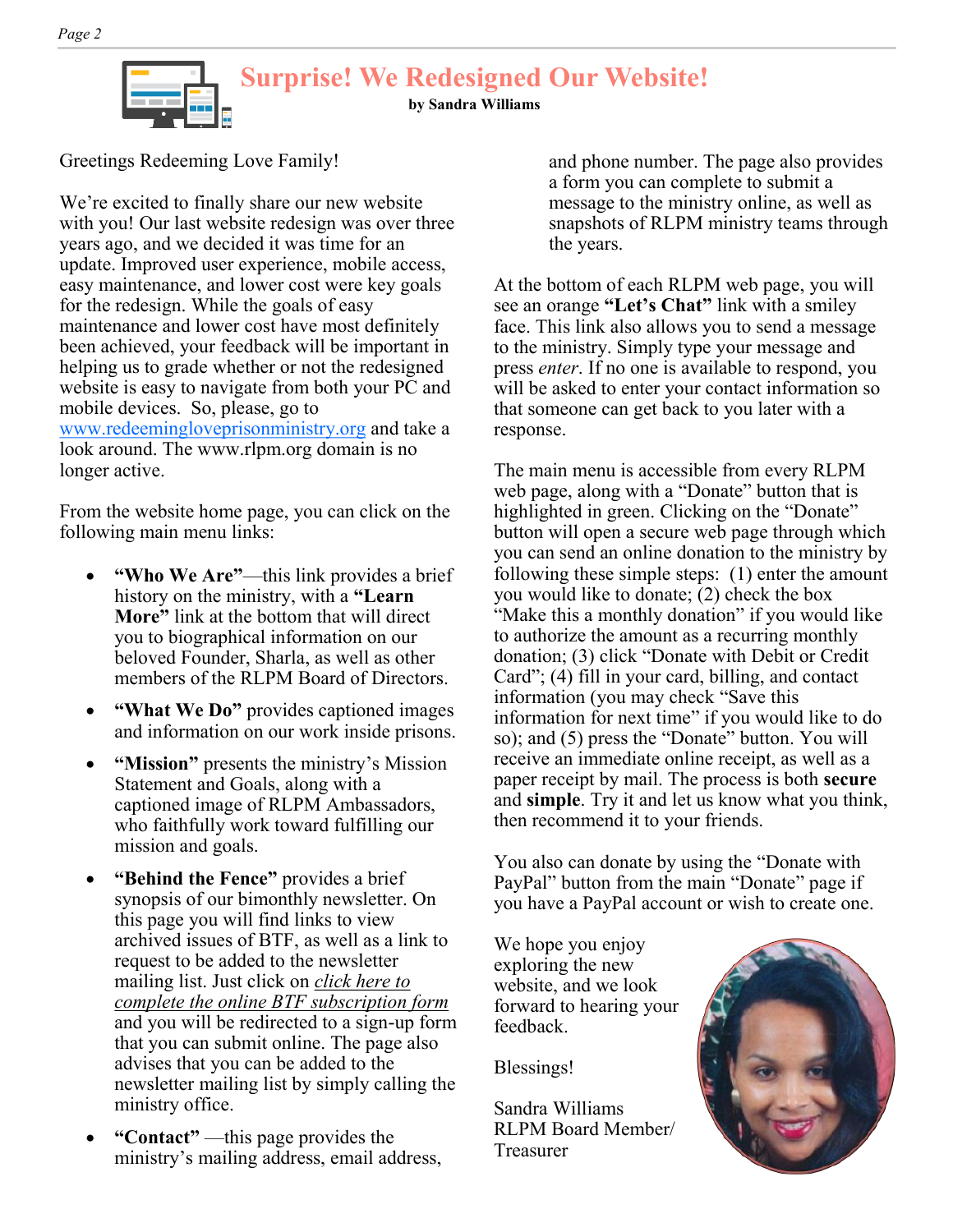### **PRISONS HONOR MINISTRY VOLUNTEERS**

Some of our ambassadors who go with us to EWCC women's prison and JDCC men's prison (both located in Taft, OK) enjoyed a wonderful dinner and program last month. It was to honor and show appreciation for the volunteers who serve the inmates at their facilities. A Christian music band, comprised of former inmates, also ministered after the catered dinner, which was held at Bethany Church in Broken Arrow. Here is a group photo taken after the program.



From L–R, Sharla Yoder, Mickie Brooks, Candy Wilson, Ina Dilldine, Judy Hulett, Bill Hulett. Not shown were Dot Coleman, & Barry Wilson, photographer.



**GRACE IS GIVEN NOT BECAUSE WE HAVE DONE GOOD WORKS, BUT IN ORDER THAT WE MAY BE ABLE TO DO THEM. St. Augustine of Hippo** 

REMINDER: We plan to have Sharla's birthday dinner on June 3, at 6 p.m., before our monthly PRAYER MEETING (1213 S. Willow Ave., Broken Arrow). Menu: BBQ beef, potato salad, coleslaw, baked beans, dessert, beverages, etc. We hope everyone can join us! (No gifts expected.)

#### **UNEXPECTED NEED/ OPPORTUNITY by Angie Davis King**

As our dear partners and friends, I believe you would want to know about a new unexpected monthly expense that arrived recently in the mail. The mortgage and escrow payment (which comes from the

housing allowance for Sharla's home and ministry office) has suddenly increased over \$300 per month, because of increased taxes and insurance. Please believe with us that other increasing needs as well of this very important ministry are fully met, and prayerfully consider becoming a new partner



*Angie Davis King, Admin. Assistant, Board Member RLPM Ambassador* 

or increasing your current giving. Thank you so much for your love for RLPM!

We look forward to hearing from you soon! $\odot$ 

Love and blessings!

Angie Davis King RLPM Office Assistant & Board Member